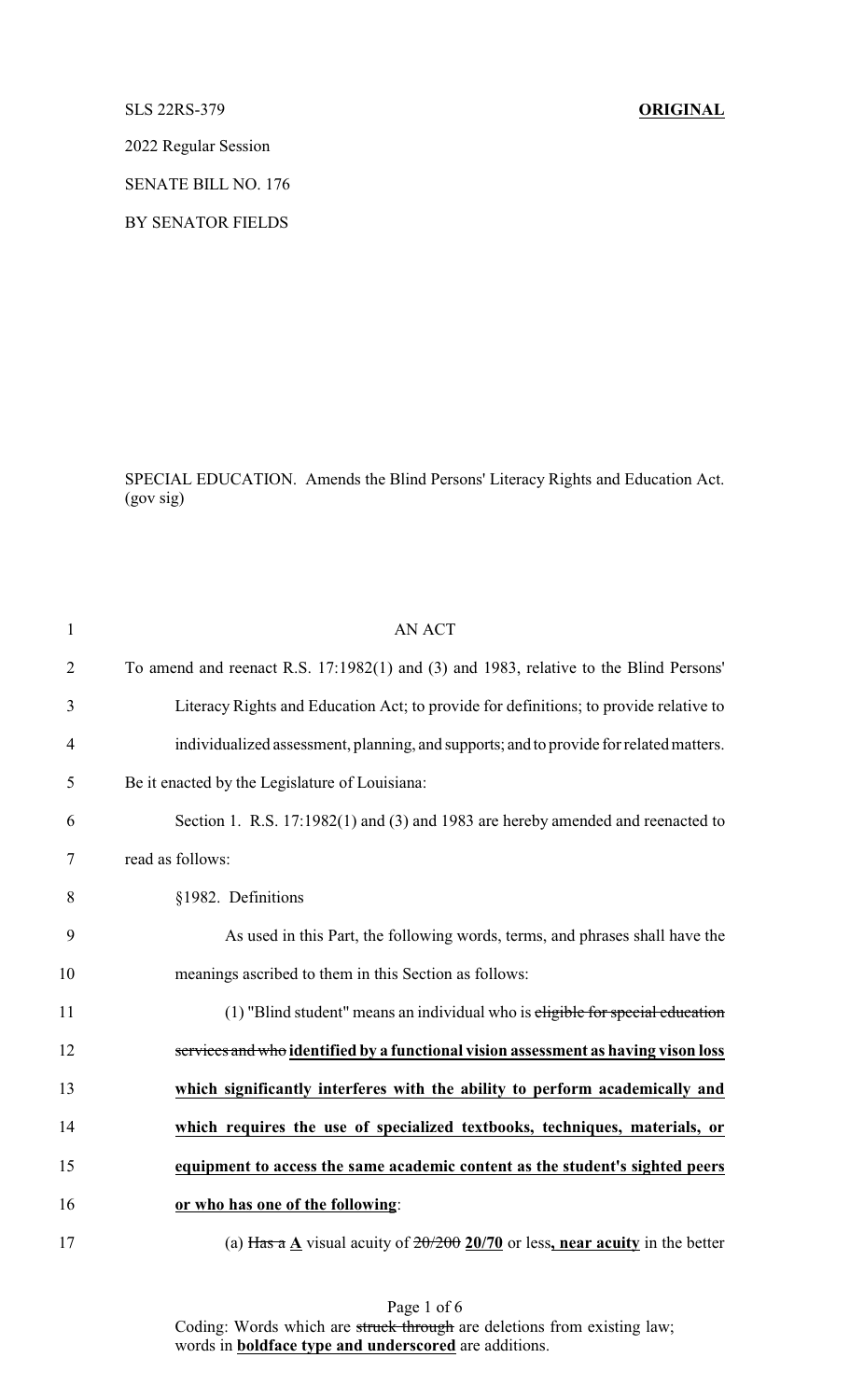| $\mathbf{1}$   | eye with correcting lenses, or both, or has a limited field of vision such that the     |
|----------------|-----------------------------------------------------------------------------------------|
| $\overline{2}$ | widest diameter subtends an angular distance of no greater than twenty degrees.         |
| 3              | (b) Has a medically indicated expectation of visual deterioration $\underline{A}$       |
| 4              | progressive loss of vison which may in the future affect the student's ability to       |
| 5              | learn.                                                                                  |
| 6              | (c) Other blindness resulting from a medically documented condition                     |
| 7              | that could include bilateral dysfunction of the optic radiations, the visual cortex,    |
| 8              | or both. This may coexist with ocular and ocular motor disorders and may be             |
| 9              | the result of perinatal brain dysfunction or trauma.                                    |
| 10             | $\ast$<br>*<br>*                                                                        |
| 11             | (3) "Functional vision assessment" is an organized plan for observing how               |
| 12             | a student uses vision to perform routine tasks within the educational environment       |
| 13             | and assesses whether a visual impairment is interfering with the learning process       |
| 14             | student's ability to access educational content.                                        |
| 15             | *<br>$\ast$<br>$\ast$                                                                   |
| 16             | Individualized planning and assessment assessments, planning, and<br>§1983.             |
| 17             | <u>supports</u>                                                                         |
| 18             | A. Each blind student has the right to individualized assessments,                      |
| 19             | planning, and supports to assist the student in accessing his educational               |
| 20             | environment to his fullest ability. Such assessments, plans, and supports shall         |
| 21             | be provided through highly trained and qualified professionals and teachers             |
| 22             | who have the appropriate education, certifications, and competencies for                |
| 23             | working with the blind.                                                                 |
| 24             | <b>B.</b> The assessment required for each Each blind student shall include a be        |
| 25             | assessed using each of the following:                                                   |
| 26             | $(1)(a)$ A braille skills inventory <del>, including a statement of strengths and</del> |
| 27             | deficits along with commensurate with grade level literacy and math standards           |
| 28             | pursuant to R.S. 17:24.4(A)(4). The inventory shall:                                    |
| 29             | (i) Include a functional vision assessment for students a student with vision           |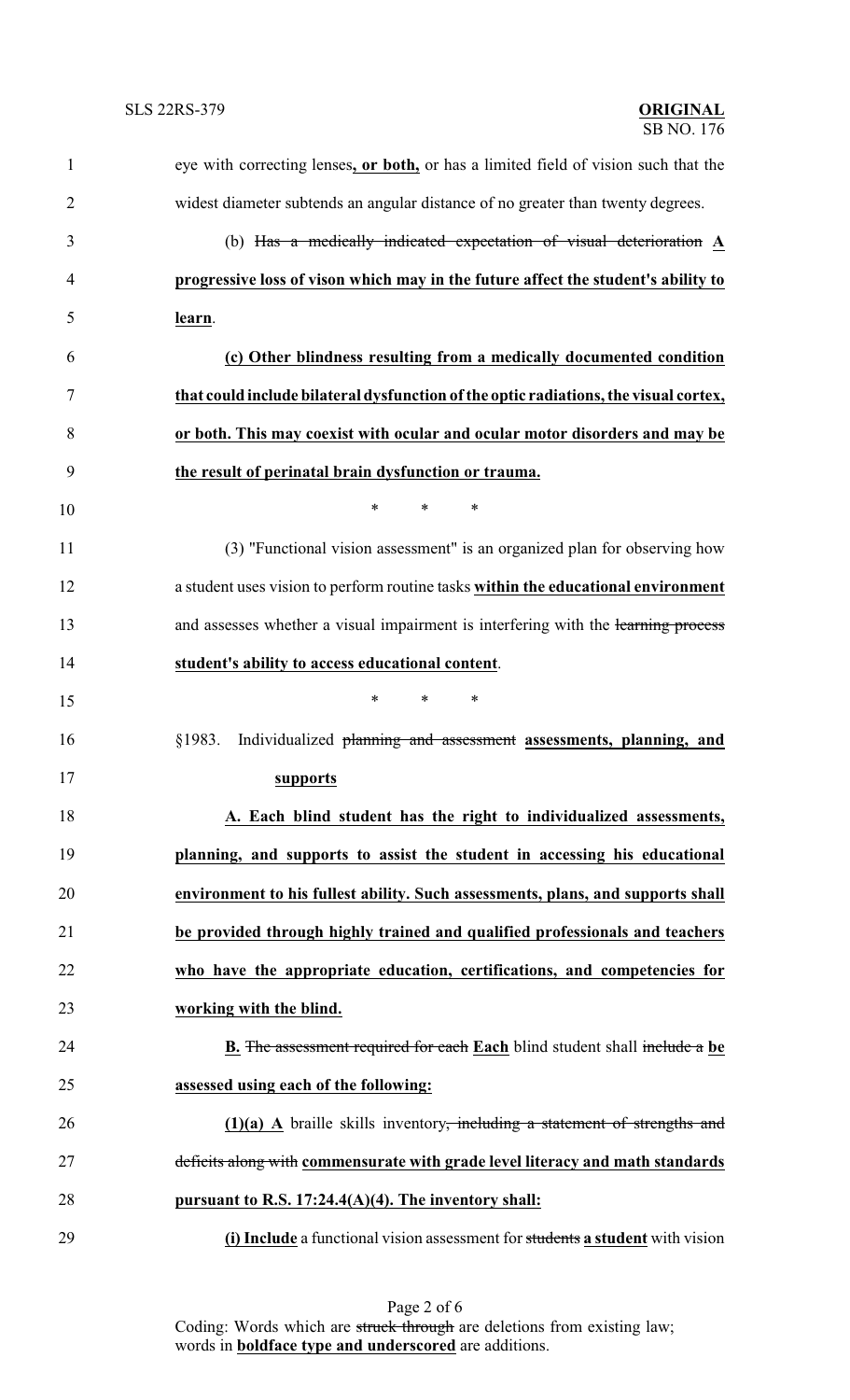| $\mathbf{1}$   | in order to determine if braille instruction is needed for the student to achieve   |
|----------------|-------------------------------------------------------------------------------------|
| $\overline{2}$ | satisfactory educational progress.                                                  |
| 3              | (ii) Provide a statement of the student's strengths and deficits.                   |
| $\overline{4}$ | (iii) Assess the student's future need for braille based on the student's eye       |
| 5              | conditions, grade level competencies, and placement expectations.                   |
| 6              | (b) Braille instruction and use are not required by this Part if, in the course     |
| $\tau$         | of developing the student's individualized education program, the team concurs that |
| 8              | the student's visual impairment does not affect independent or future independent   |
| 9              | reading and writing performance commensurate with ability.                          |
| 10             | (c) Nothing in this Part shall require the exclusive use of braille if other        |
| 11             | special education services are appropriate to the student's educational needs.      |
| 12             | (d) The provisions provision of other appropriate services shall not preclude       |
| 13             | braille use or instruction.                                                         |
| 14             | (2) A research-based learning media assessment to determine the most                |
| 15             | appropriate reading medium for the student's current and future needs.              |
| 16             | (3) A low vision assessment centered on how the student uses his vision             |
| 17             | on a daily basis to determine if the student will benefit from optical devices such |
| 18             | as monocular telescopes or magnifiers. At a minimum, visual acuity, visual          |
| 19             | fields, and color vision shall be assessed.                                         |
| 20             | C. Based on the assessment findings an individualized education plan                |
| 21             | shall be developed and shall include specialized supports for education and daily   |
| 22             | living activities appropriate to the needs of the student.                          |
| 23             | D. Appropriate specialized supports may include:                                    |
| 24             | (1) Assistive technology skills that enable the student to use computers            |
| 25             | and other electronic equipment to function independently and effectively at         |
| 26             | school, home, and work.                                                             |
| 27             | (2) Career education skills that enable the student to explore career               |
| 28             | options and learn about the world of work.                                          |
| 29             | (3) Compensatory skills that enable the student to access educational               |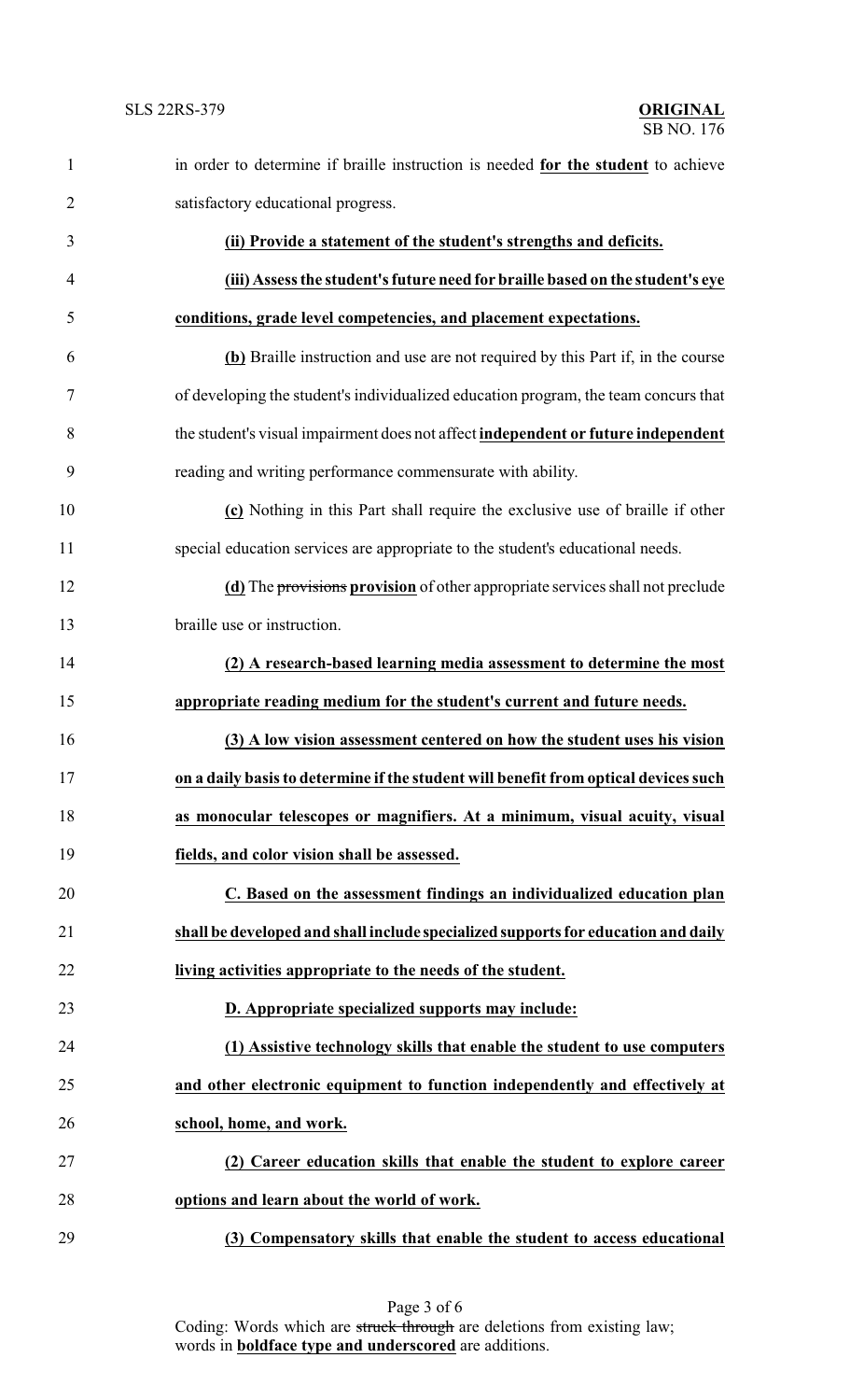| $\mathbf{1}$   | curriculum such as concept development, organizational skills, and                            |
|----------------|-----------------------------------------------------------------------------------------------|
| $\overline{2}$ | communication skills including speaking and listening, using sign language and                |
| 3              | tactile symbols, reading and writing braille and print, and accessing recorded                |
| 4              | materials.                                                                                    |
| 5              | (4) Independent living skills that enable the student to provide self-care,                   |
| 6              | including independent personal hygiene, food preparation, household cleaning,                 |
| 7              | clothes cleaning, and money management.                                                       |
| 8              | (5) Orientation and mobility skills that enable the student to know where                     |
| 9              | he is in space and move safely, independently, and efficiently at school, home,               |
| 10             | and work.                                                                                     |
| 11             | (6) Recreation and leisure skills that enable the student to explore and                      |
| 12             | enjoy leisure activities.                                                                     |
| 13             | (7) Self-determination skills that enable the student to become an                            |
| 14             | effective self-advocate based on his own needs and goals.                                     |
| 15             | (8) Sensory efficiency skills that enable the student to use all of his senses,               |
| 16             | including functional vision, hearing, touch, taste, and smell.                                |
| 17             | (9) Social interaction skills that enable the student to participate actively                 |
| 18             | and appropriately in social situations.                                                       |
| 19             | Section 2. This Act shall become effective upon signature by the governor or, if not          |
| 20             | signed by the governor, upon expiration of the time for bills to become law without signature |
| 21             | by the governor, as provided by Article III, Section 18 of the Constitution of Louisiana. If  |
| 22             | vetoed by the governor and subsequently approved by the legislature, this Act shall become    |
| 23             | effective on the day following such approval.                                                 |

The original instrument and the following digest, which constitutes no part of the legislative instrument, were prepared by Cheryl Serrett.

**DIGEST** SB 176 Original 2022 Regular Session Fields

Present law provides for the Blind Persons' Literacy Rights and Education Act, includes definitions, requires written individualized education plans, specifies that the required assessment for each blind student shall include a braille skills inventory, and provides that braille instruction and use are not required if other special education services are appropriate to the student's educational needs. Further provides that the provisions of other appropriate

Page 4 of 6

Coding: Words which are struck through are deletions from existing law; words in **boldface type and underscored** are additions.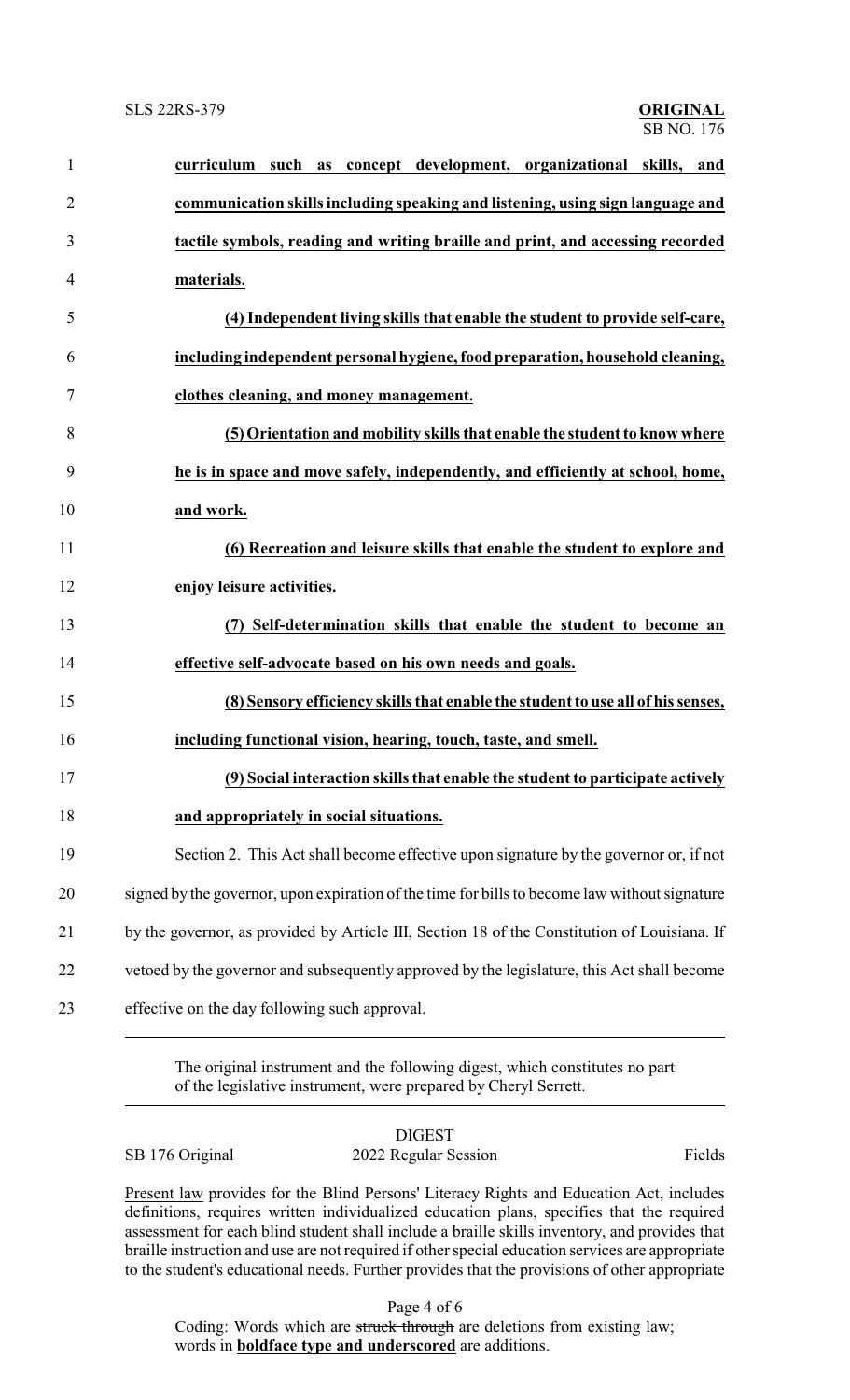services shall not preclude braille use or instruction.

Proposed law amends present law definition of a blind student to mean a student who is identified by a functional vision assessment as having vison loss which significantly interferes with the ability to perform academically and which requires the use of specialized textbooks, techniques, materials, or equipment to access the same academic content as the student's sighted peers or who has one of the following:

- (1) A visual acuity of 20/70 or less, near acuity in the better eye with correcting lenses, or both, or has a limited field of vision such that the widest diameter subtends an angular distance of no greater than twenty degrees.
- (2) A progressive loss of vison which may in the future affect the student's ability to learn.
- (3) Other blindness resulting from a medically documented condition that could include bilateral dysfunction of the optic radiations, the visual cortex, or both. This may coexist with ocular and ocular motor disorders and may be the result of perinatal brain dysfunction or trauma.

Proposed law amends present law to provide that each blind student has the right to individualized assessments, planning, and supports. Further provides that such assessments, plans, and supports shall be provided through professionals and teachers with the appropriate credentials and certifications required for working with the blind.

Proposed law adds the following additional required assessments:

- (1) A research based learning media assessment to determine the most appropriate reading medium for the student's current and future needs.
- (2) A low vision assessment centered on how the student uses his vision on a daily basis to determine if the student will benefit from optical devices, such as monocular telescopes or magnifiers. At a minimum, visual acuity, visual fields, and color vision shall be assessed.

Proposed law requires that, based on the assessment findings, an individualized education plan be developed and include specialized supports for education and daily living activities which are appropriate based on the needs of the student.

Proposed law provides that the appropriate specialized supports may include the following:

- (1) Assistive technology skills.
- (2) Career education skills.
- (3) Compensatory skills.
- (4) Independent living skills.
- (5) Orientation and mobility skills.
- (6) Recreation and leisure skills.
- (7) Self-determination skills.
- (8) Sensory efficiency skills.
- (9) Social interaction skills.

## Page 5 of 6

Coding: Words which are struck through are deletions from existing law; words in **boldface type and underscored** are additions.